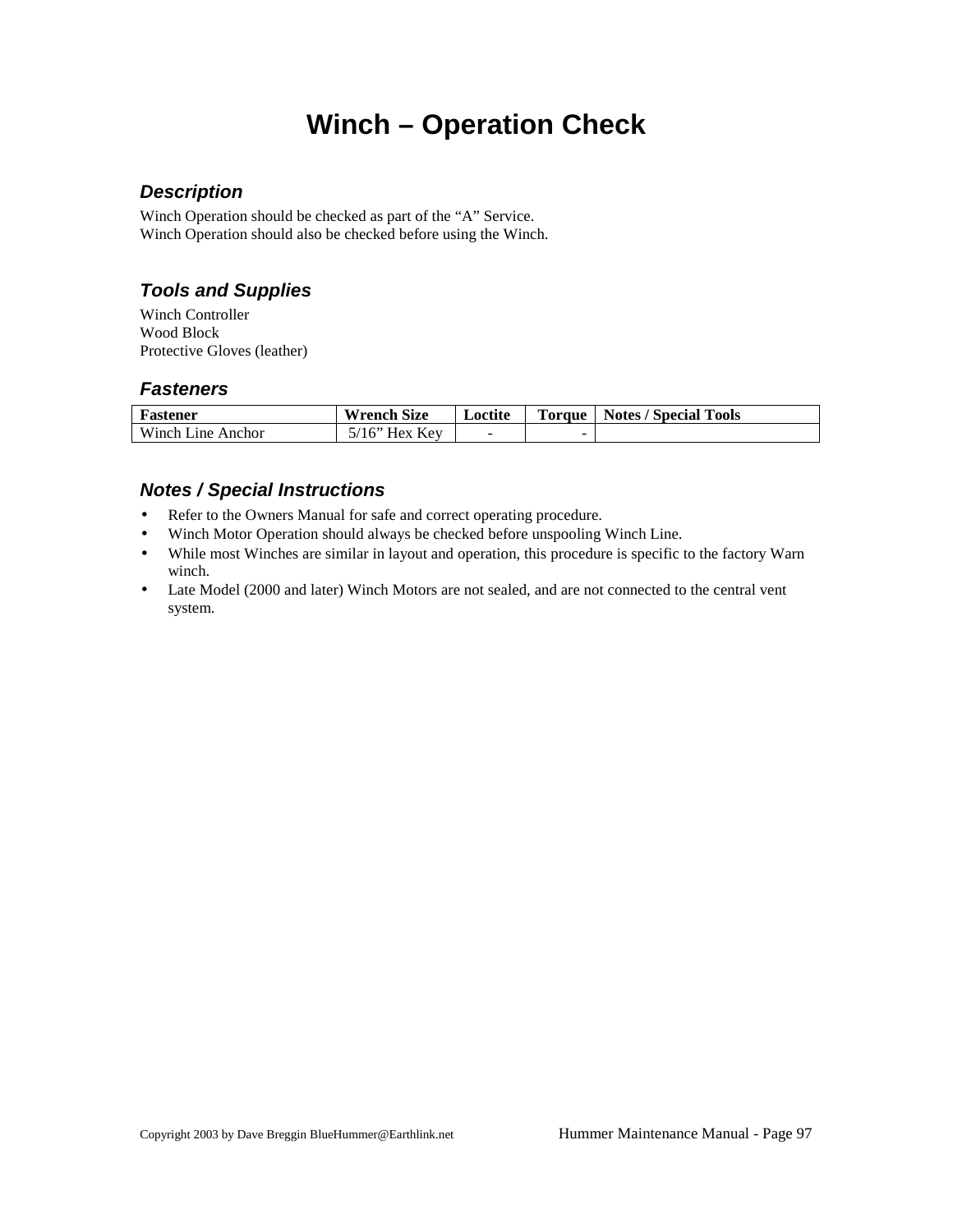## *Procedure*

### Winch Motor Operation

- 1. Set the Winch Clutch to "Free". (Illustration 1)
	- Refer to diagram on Winch (Illustrations 2 and 3).
- 2. Connect Winch Controller. (Illustrations 4 and 5)
	- Remove protective cap on top of Winch and connect the Controller. (Illustration 6) Refer to Owners Manual.
	- It may be necessary to partially lower the brush guard in order to connect the Winch Controller.
- 3. Secure Winch Spool.
	- The Winch Spool should be secured using the Wood Block. Press and hold the Wood Block against the Line on the Spool to prevent the Spool from turning. This is done to prevent the cable from becoming loose on the Spool.
	- DO NOT hold the Spool by hand. If the Winch Clutch is not fully disengaged, the Spool will turn and injury may result.
- 4. Activate Winch Motor.
	- Briefly run Winch Motor in the "Spool Out" mode.
	- Winch Motor should run, but Spool should not turn.
	- If Spool turns, double check that the Winch Clutch is fully disengaged.
	- If Spool does not turn, run the Winch Motor for several seconds in each direction.
	- If Winch Motor will run in "Spool Out", but not in "Spool In", run in "Spool Out" for about 20 to 30 seconds and try again.
	- If Winch Motor will not run in the Spool In direction, DO NOT unspool any cable – you will not be able to get it respooled.



*Illustration 1 – Winch Clutch Lever* 



*Illustration 2 – Winch Operation Diagram* 



*Illustration 3 – Winch Operation Decals*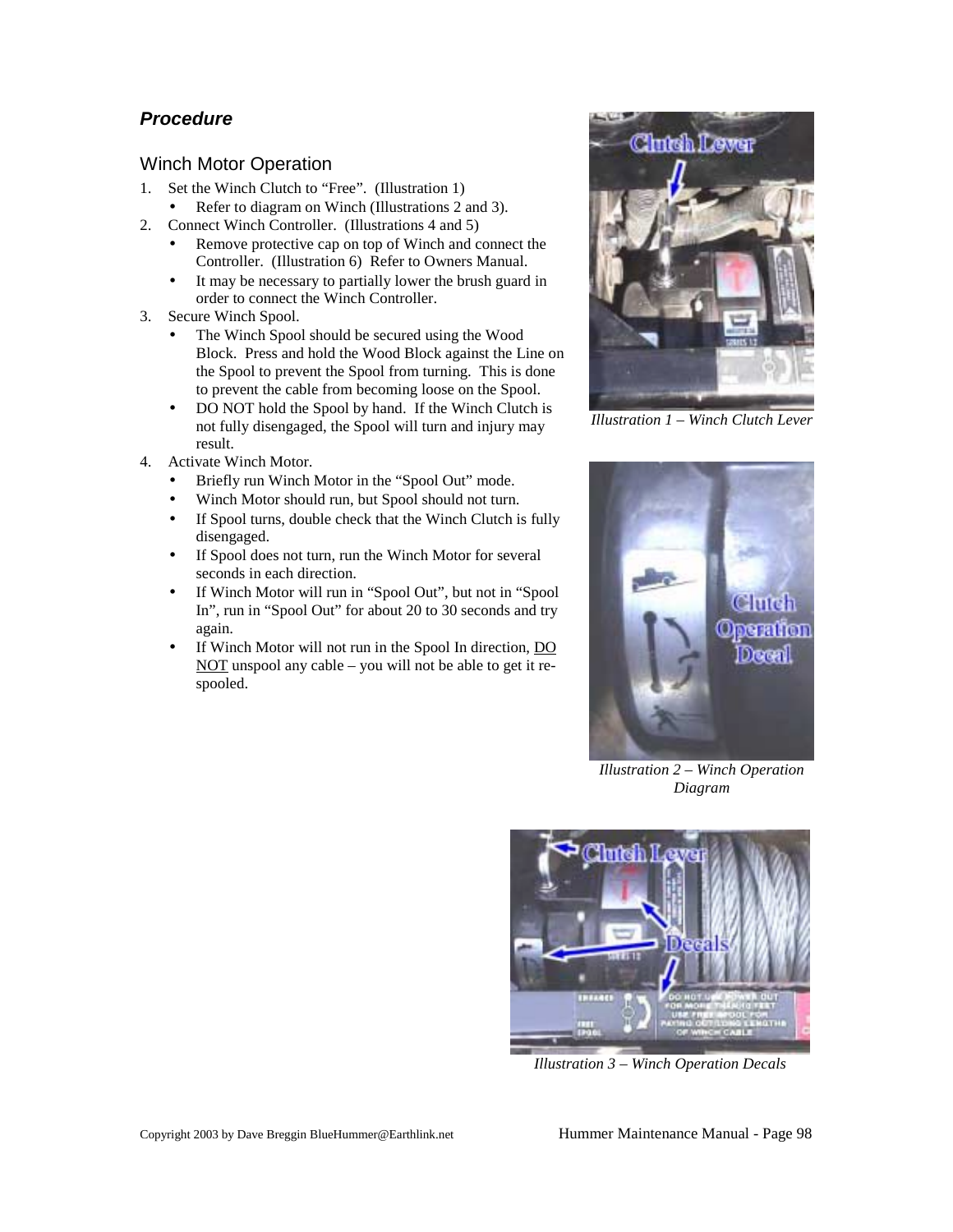

*Illustration 4 – Late Model Winch Controller* 





*Illustration 6 – Winch Controller Receptacle*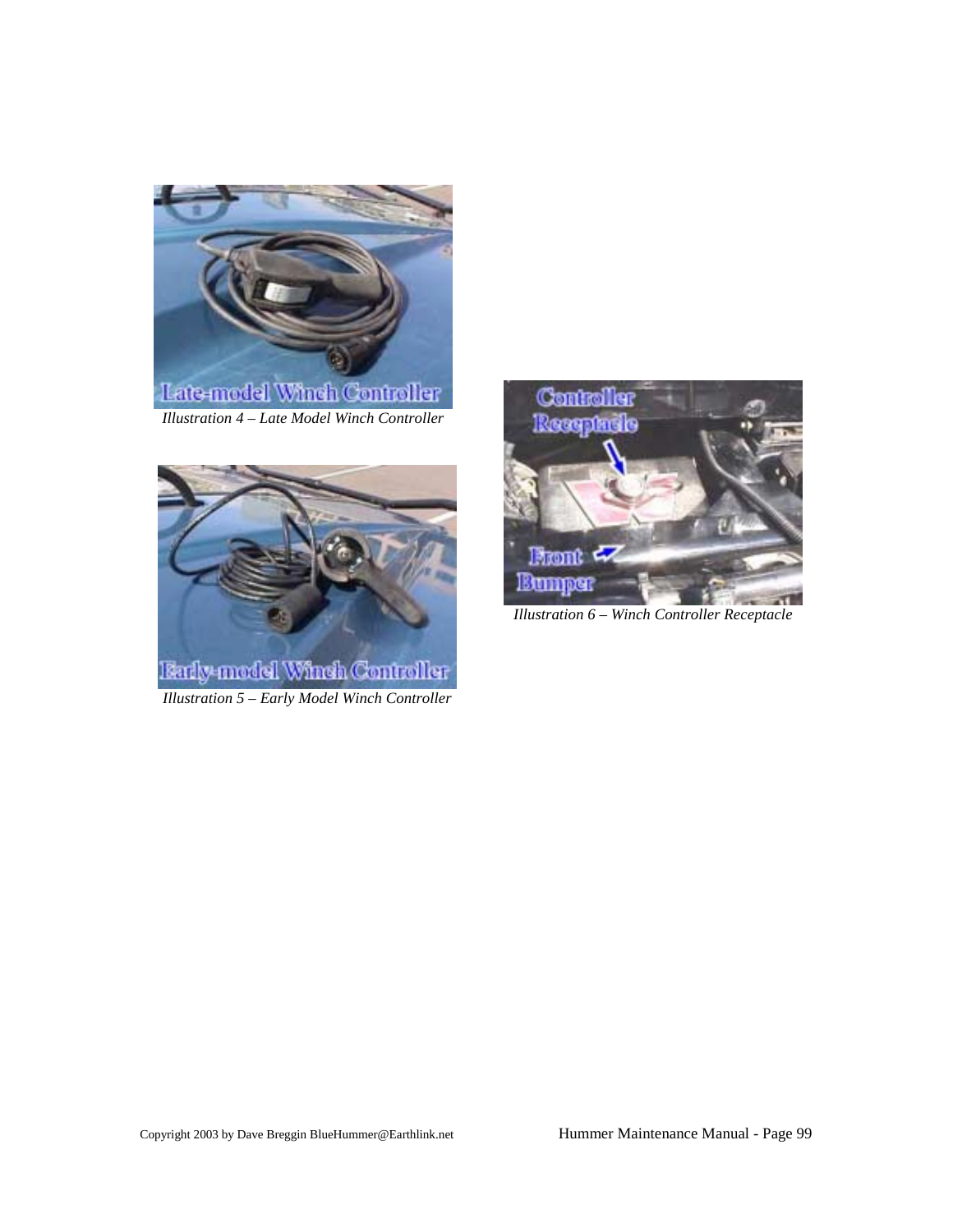## Winch Operation

Notes:

- Perform Winch Motor Test before testing Winch Operation.
- Always use Protective Gloves when handling Winch Line.
- Winch Operation and Winch Line Inspection can usually be combined.
- 1. Spool out at least 30 feet of Winch Line.
	- Set Winch Clutch to "Free". Refer to diagram on Winch (Illustration 1).
	- Pull Line out by pulling on the Hook or Line.
	- DO NOT power out the Winch Line. If the line will not pull out, attach the Hook to something and slowly back the truck away.
	- When rewinding the Winch Line, it must be wound onto the Spool smoothly and evenly. It may be necessary to spool out more than 30 feet if the Line is loose or unevenly wound on the Spool.
- 2. Engage Winch Clutch.
	- Refer to diagram on Winch (Illustration 1).
- 3. Rewind Winch Line.
	- Apply tension to the Winch Line. Hand Tension Only until at least 3 wraps are on the Spool.
	- DO NOT let the line slide through your hands, even when using Protective Gloves. Use a handover-hand technique or a helper holding onto the Hook to maintain tension.
	- Activate the Winch Controller in the "Spool In" mode.
	- Line should wind onto Spool tightly and evenly with no gaps.
	- Stop when the Hook is about 3 feet away from the winch.
- 4. Stow the Winch Line.
	- Maintain Tension on the Winch Line at all times.
	- Attach the Hook to one of the front D-rings.
	- Loop something around the Winch Line in order to maintain tension. Use a rope, strap, piece of wire, or Protective Glove (remove hand first). DO NOT put anything around the Winch Line that should not be pinched or crushed. (Remove when finished.)
	- Slowly Spool-In the Line. Activate the Winch Motor for brief periods until the line it taught. Do not over-tension the Line.
- 5. Remove and Stow Winch Controller.
	- Remove the Winch Controller and stow it in the vehicle.
	- Replace the protective cover over the controller connector on the Winch.
	- Raise and secure the Brush Guard, if needed.

#### Winch Line Inspection

Note: It may be necessary to unspool most or all of the Winch Line to inspect it.

- 1. Winch Line should not have any kinks. DO NOT attempt to straighten out kinks it will weaken the cable even more.
- 2. Winch Line should not be broken or frayed.
- 3. Winch Line should be securely attached to the Spool.
- 4. Hook should be securely attached and in good condition.
- 5. When Spooled, Line should be tightly and evenly wrapped with no gaps.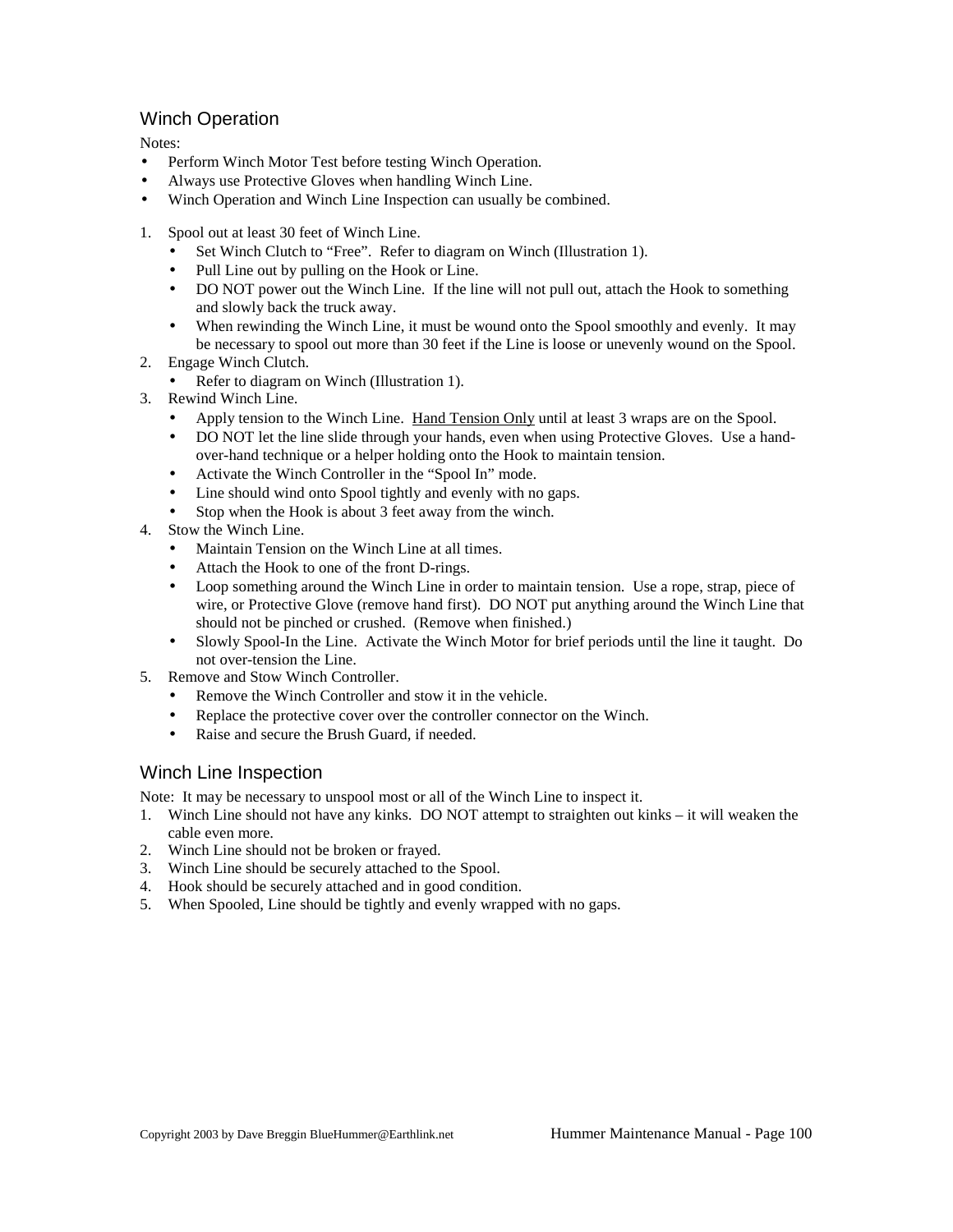## *Tips on Winch Line Replacement*

The set screw that holds the Winch Line onto the Spool does not have to hold any of the Winch load. All it does is hold the cable end while spooling the Line. Always make sure there are 3 full wraps on the Spool before pulling any load with the Winch.

As a field repair, the end of the Winch Line can be held in place using duct tape or almost anything. Be sure to get at least 6 full wraps before using the Winch for heavy pulling.

To evenly cut a cable without fraying, bind it tightly with tape where the cut will be made and then cut it using a hack saw or cable cutter.